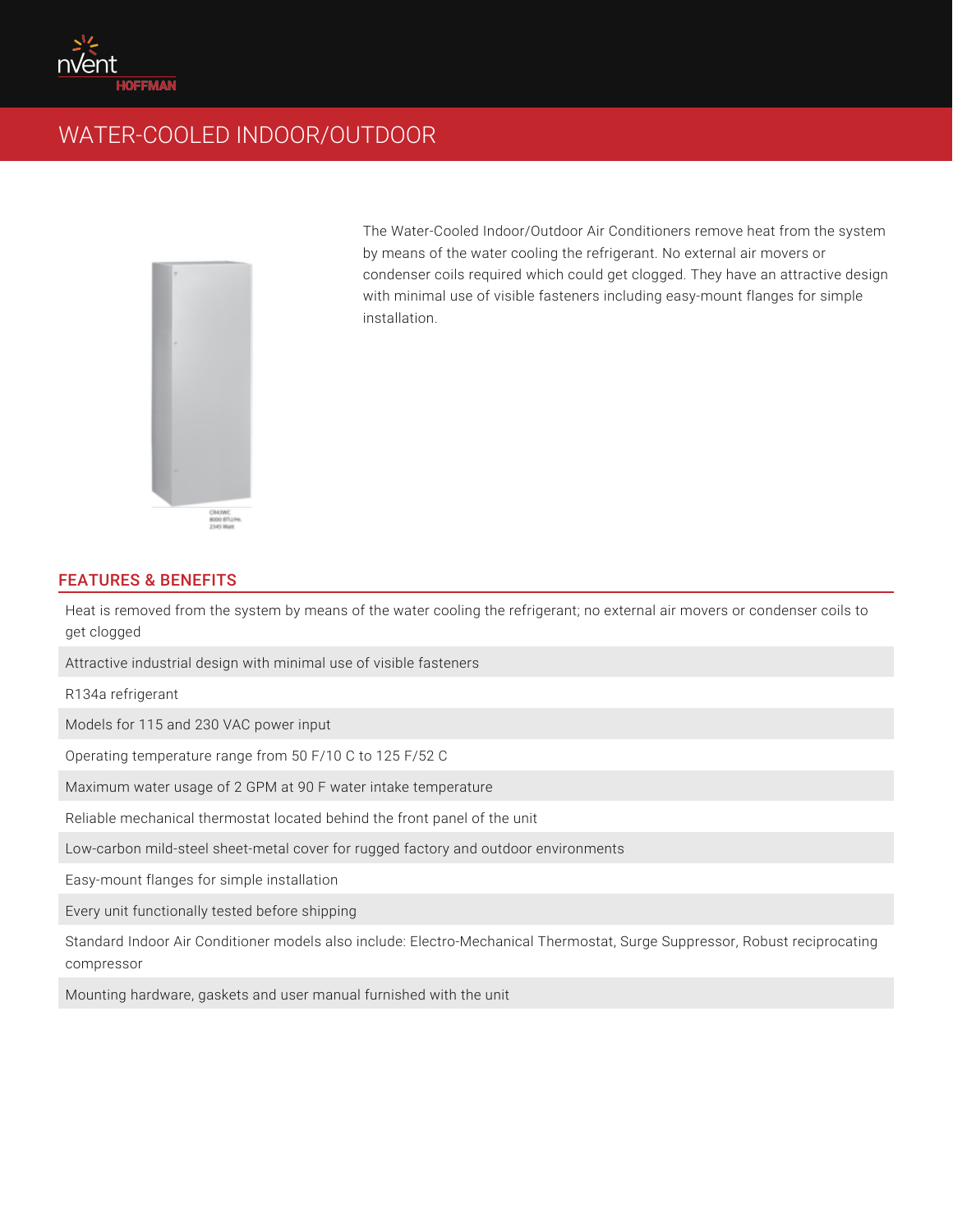## SPECIFICATIONS

MateriSatlainless Steel 304

FinisBhrushed #3

ColoUnpainted

Thickne1s. \$2 mm

| Table<br>1/2   |                 |               |               |                           |                           |                    |
|----------------|-----------------|---------------|---------------|---------------------------|---------------------------|--------------------|
| Catalog Number | Height          | Width         | Depth         | Nominal<br>Capacity Btu/h | Nominal<br>Capacity Watts | Nominal<br>Voltage |
| CR430826GW006  | 1100.074<br>m m | 400.05<br>m m | 260.35<br>m m | $8500$ Btu/h              | 2490 W                    | 230 V              |
| CR430826GW008  | 1100.074<br>m m | 400.05<br>m m | 260.35<br>m m | $8500$ Btu/h              | 2490 W                    | 230 V              |
| CR430826GW100  | 1100.074<br>m m | 400.05<br>m m | 260.35<br>m m | $8500$ Btu/h              | 2490 W                    | 230 V              |

| Table $2/2$    |            |             |                              |  |  |  |
|----------------|------------|-------------|------------------------------|--|--|--|
| Catalog Number | Voltage AC | Max Current | <b>Operating Temperature</b> |  |  |  |
| CR430826GW006  | 200 V      | 6.5 A       | 55 °C<br>10                  |  |  |  |
| CR430826GW008  | 200 V      | 6.5 A       | 55 °C<br>10                  |  |  |  |
| CR430826GW100  | 200 V      | 6.5 A       | 55 °C<br>10                  |  |  |  |

MateriSatlainless Steel 304

FinisBhrushed #3

ColoUnpainted

Thickne1s. \$2 mm

| Table $1/2$    |                 |               |               |                           |                           |                    |
|----------------|-----------------|---------------|---------------|---------------------------|---------------------------|--------------------|
| Catalog Number | Height          | Width         | Depth         | Nominal<br>Capacity Btu/h | Nominal<br>Capacity Watts | Nominal<br>Voltage |
| CR430826GW006  | 1100.074<br>m m | 400.05<br>m m | 260.35<br>m m | $8500$ Btu/h              | 2490 W                    | 230 V              |
| CR430826GW008  | 1100.074<br>m m | 400.05<br>m m | 260.35<br>m m | $8500$ Btu/h              | 2490 W                    | 230 V              |
| CR430826GW100  | 1100.074<br>m m | 400.05<br>m m | 260.35<br>m m | 8500 Btu/h                | 2490 W                    | 230 V              |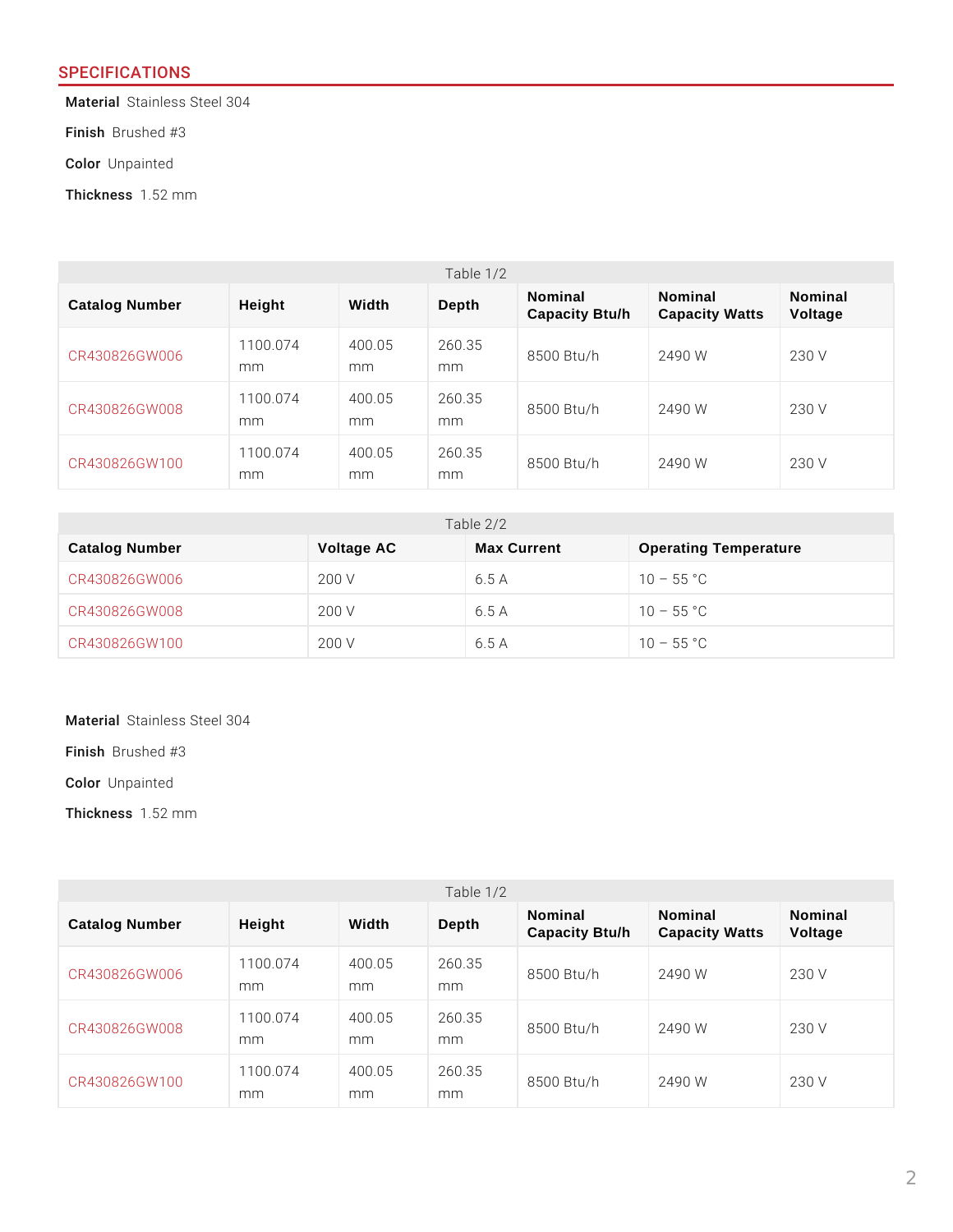| Table $2/2$    |            |             |                              |  |  |  |
|----------------|------------|-------------|------------------------------|--|--|--|
| Catalog Number | Voltage AC | Max Current | <b>Operating Temperature</b> |  |  |  |
| CR430826GW006  | 200 V      | 6.5 A       | 55 °C<br>10                  |  |  |  |
| CR430826GW008  | 200 V      | 6.5 A       | 55 °C<br>10                  |  |  |  |
| CR430826GW100  | 200 V      | 6.5 A       | 55 °C<br>10                  |  |  |  |

MateriSatlainless Steel 304

FinisBhrushed #3

ColoUnpainted

Thickne1s. \$2 mm

| Table $1/2$    |                 |               |               |                           |                                  |                    |
|----------------|-----------------|---------------|---------------|---------------------------|----------------------------------|--------------------|
| Catalog Number | Height          | Width         | Depth         | Nominal<br>Capacity Btu/h | Nominal<br><b>Capacity Watts</b> | Nominal<br>Voltage |
| CR430826GW006  | 1100.074<br>m m | 400.05<br>m m | 260.35<br>m m | $8500$ Btu/h              | 2490 W                           | 230 V              |
| CR430826GW008  | 1100.074<br>m m | 400.05<br>m m | 260.35<br>m m | $8500$ Btu/h              | 2490 W                           | 230 V              |
| CR430826GW100  | 1100.074<br>m m | 400.05<br>m m | 260.35<br>m m | $8500$ Btu/h              | 2490 W                           | 230 V              |

| Table $2/2$    |            |             |                              |  |  |  |
|----------------|------------|-------------|------------------------------|--|--|--|
| Catalog Number | Voltage AC | Max Current | <b>Operating Temperature</b> |  |  |  |
| CR430826GW006  | 200 V      | 6.5 A       | 55 °C<br>10                  |  |  |  |
| CR430826GW008  | 200 V      | 6.5 A       | 55 °C<br>10                  |  |  |  |
| CR430826GW100  | 200 V      | 6.5 A       | 55 °C<br>10                  |  |  |  |